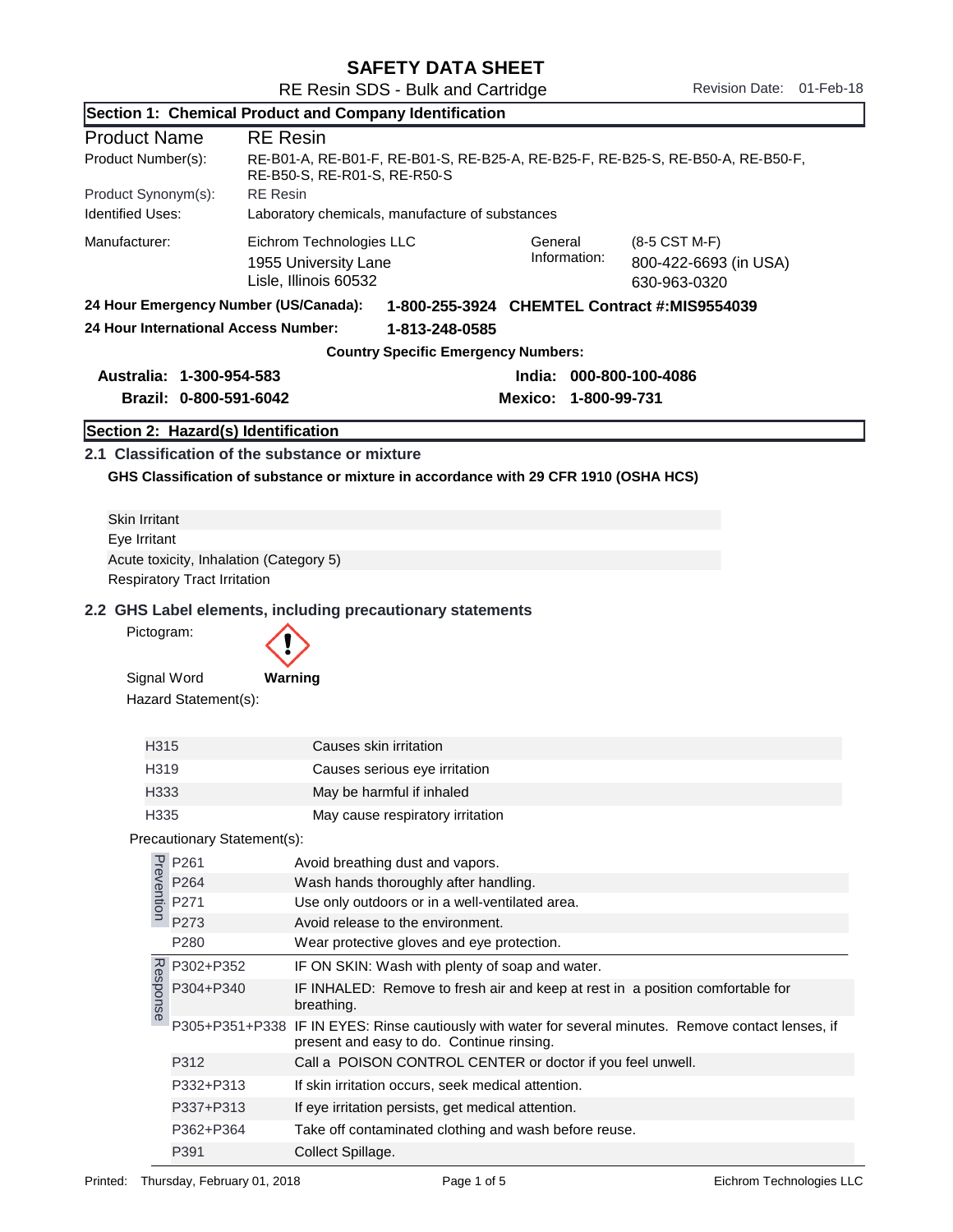## RE Resin SDS - Bulk and Cartridge Revision Date: 01-Feb-18

|                                          | Store in a well-ventilated place. Keep container tightly closed.                        |
|------------------------------------------|-----------------------------------------------------------------------------------------|
| to P403+P233<br>as P405<br>es            | Store locked up.                                                                        |
|                                          |                                                                                         |
| $\frac{1}{2}$ P501<br>$\frac{1}{2}$ P501 | Dispose of contents/container in accordance with federal, state, and local regulations. |

2.3 Hazards Not Otherwise Classified (HNOC) or not covered by GHS:

| Section 3: Composition / Information on Ingredients                                                                        |                                                                                                                                     |                                                                |                                                                                                                                                                 |
|----------------------------------------------------------------------------------------------------------------------------|-------------------------------------------------------------------------------------------------------------------------------------|----------------------------------------------------------------|-----------------------------------------------------------------------------------------------------------------------------------------------------------------|
| Component                                                                                                                  |                                                                                                                                     | CAS_Number                                                     | Percentage Range                                                                                                                                                |
| Nonionic Acrylic Ester Polymer                                                                                             |                                                                                                                                     | <b>Trade Secret</b>                                            | 60%                                                                                                                                                             |
| TriButylPhosphate                                                                                                          |                                                                                                                                     | 126-73-8                                                       | 23%                                                                                                                                                             |
| Octyl (phenyl)-N,N-diisobutyl carbamoylmethylphosphine<br>oxide                                                            |                                                                                                                                     | 83242-95-9                                                     | 17%                                                                                                                                                             |
| Section 4: First-aid Measures                                                                                              |                                                                                                                                     |                                                                |                                                                                                                                                                 |
| Ingestion                                                                                                                  |                                                                                                                                     |                                                                | IF SWALLOWED: Call a POISON CONTROL CENTER or doctor if you feel unwell.                                                                                        |
| <b>Skin Contact</b>                                                                                                        |                                                                                                                                     |                                                                | Wash immediately with soap and copious amounts of water. Remove and wash<br>contaminated clothing promptly. If irritation develops, seek medical attention.     |
| Eye Contact                                                                                                                | IF IN EYES: Rinse cautiously with water for several minutes. Remove contact<br>lenses, if present and easy to do. Continue rinsing. |                                                                |                                                                                                                                                                 |
| Inhalation                                                                                                                 |                                                                                                                                     | give artificial respiration. Seek medical attention.           | Remove to fresh air. If breathing is labored, administer oxygen. If not breathing,                                                                              |
| Most important symptoms and effects,<br>both acute and delayed                                                             |                                                                                                                                     | No further relevant information available.                     |                                                                                                                                                                 |
| Indication of any immediate medical<br>attention and special treatment needed antidote.                                    |                                                                                                                                     |                                                                | Treat according to symptoms (decontamination, vital functions), no known specific                                                                               |
| Section 5: Firefighting Measures                                                                                           |                                                                                                                                     |                                                                |                                                                                                                                                                 |
| <b>Extinguishing Media</b>                                                                                                 | Foam, CO2, Dry Chemical                                                                                                             |                                                                |                                                                                                                                                                 |
| Fire and Explosion Hazards                                                                                                 | be toxic.                                                                                                                           |                                                                | Highly toxic and irritating fumes may be released and extinguishing water runoff may                                                                            |
|                                                                                                                            | Polymer does not support flame.                                                                                                     |                                                                |                                                                                                                                                                 |
| Protective Equipment                                                                                                       | Wear positive pressure self-contained breathing apparatus and full personal<br>protective equipment.                                |                                                                |                                                                                                                                                                 |
| Special Hazards                                                                                                            |                                                                                                                                     |                                                                | Possible combustion products include phosphorous oxides, phosphoric acid, carbon<br>dioxide, and carbon monoxide, in addtion to unidentified organic compounds. |
| Section 6: Accidental Release Measures                                                                                     |                                                                                                                                     |                                                                |                                                                                                                                                                 |
| Personal precautions                                                                                                       |                                                                                                                                     | Avoid breathing vapors, mist, or gas. See section 8.           |                                                                                                                                                                 |
|                                                                                                                            | Surface may be slippery.                                                                                                            |                                                                |                                                                                                                                                                 |
|                                                                                                                            |                                                                                                                                     | Use proper personal protect equipment (specified in section 8) |                                                                                                                                                                 |
| Methods and materials for containment Sweep up material and transfer to a suitable container for disposal.<br>and clean-up |                                                                                                                                     |                                                                |                                                                                                                                                                 |
| Reference to other sections                                                                                                | For disposal see section 13.                                                                                                        |                                                                |                                                                                                                                                                 |
| Section 7: Handling and Storage                                                                                            |                                                                                                                                     |                                                                |                                                                                                                                                                 |
| Conditions for safe handling                                                                                               |                                                                                                                                     |                                                                | Avoid contact with skin and eyes. Avoid inhalation of vapor or mist.                                                                                            |
|                                                                                                                            |                                                                                                                                     | Use mechanical exhaust if dust is formed.                      |                                                                                                                                                                 |
| Conditions for safe storage                                                                                                |                                                                                                                                     | Normal warehouse storage in cool, dry area is satisfactory.    |                                                                                                                                                                 |
|                                                                                                                            | Keep away from strong oxidizers.                                                                                                    |                                                                |                                                                                                                                                                 |
| Specific End Use(s)                                                                                                        |                                                                                                                                     |                                                                | Apart from the uses mentioned in section 1 no other specific uses are stipulated.                                                                               |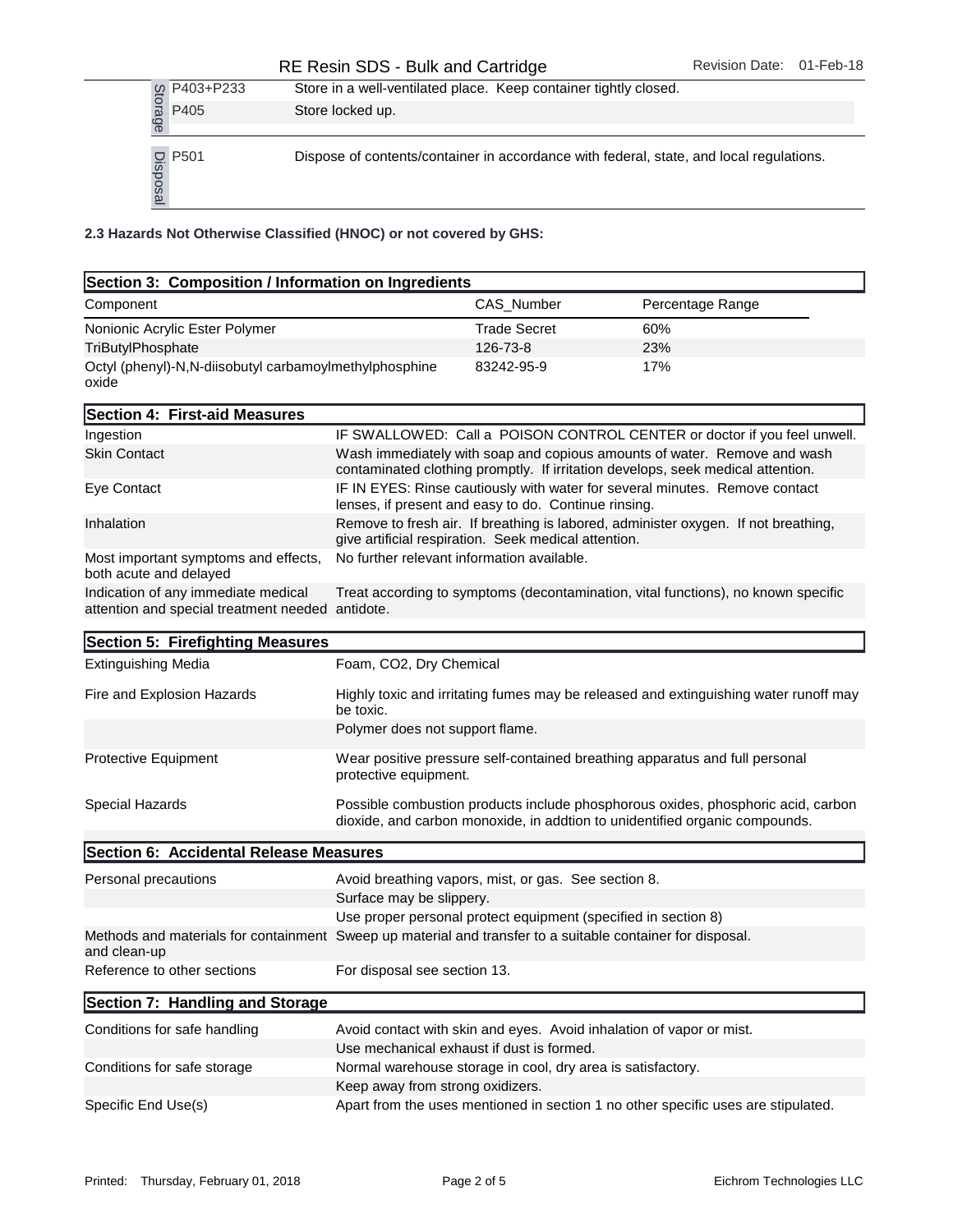Section 8: Exposure Controls / Personal Protection

| ISection 6. Exposure Controls / Personal Protection |                                                                                                                                                                                                                          |
|-----------------------------------------------------|--------------------------------------------------------------------------------------------------------------------------------------------------------------------------------------------------------------------------|
| <b>Control Parameters</b>                           | Per ACGIH, TLV-TWA for Tributylphosphate is 2 ppm.<br>Per OSHA, PEL TWA is 5 mg/m3 for Tributylphosphate.<br>Per NIOSH, REL TWA is 0.2 ppm (2.5 mg/m3) for Tributylphosphate and IDLH is 30<br>ppm for Tributylphosphate |
| <b>Exposure Controls</b>                            | Mechanical exhaust is required.                                                                                                                                                                                          |
|                                                     | Avoid contact with skin, eyes, and clothing. Wash hands before breaks and<br>immediately after handling the product.                                                                                                     |
| Eye protection                                      | Wear safety glasses.                                                                                                                                                                                                     |
| Body protection                                     | Wear protective gloves, clothing, and eye protection.                                                                                                                                                                    |
| Respiratory protection                              | Use NIOSH/MSHA approved respirator when handling material outside of<br>mechanical exhaust. An air-purifying respirator with an organic vapor cartridge or<br>canister may be permissible.                               |
|                                                     |                                                                                                                                                                                                                          |
| Section 9: Physical Properties                      |                                                                                                                                                                                                                          |

## Information on basic physical and chemical properties Appearance: Powder white, spherical beads Odor: **Odorless** Odor Threshold: No data available pH: Not Relevant Melting Point: No data available. Boiling Point: No data available. Relative Density: 0.6 g/mL at 25°C. Solubility: Practically insoluble in water. Partition Coefficient: No data available. Viscosity: Not Applicable Flash Point: Not applicable. Evaporation Rate:  $\lt1$  (Butyl Acetate = 1). Flammability: May form combustible dust concentrations in air. Explosion Limits (Upper/Lower): Not Established. VaporPressure: Not Applicable. VaporDensity: Not Applicable. AutoIgnition Temperature: 427 °C (800.6°F) estimated Decomposition Temperature No data available Section 10: Stability and Reactivity Reactivity **No hazardous reactions if stored and handled as indicated.** Chemical Stability Stable under normal handling and storage conditions. No hazardous reactions are expected in normal laboratory use. Hazardous polymerization will not occur. Hazardous Reactions

| Materials to Avoid               | Contact with strong oxidizers will degrade material.                                                                                                                                 |
|----------------------------------|--------------------------------------------------------------------------------------------------------------------------------------------------------------------------------------|
|                                  |                                                                                                                                                                                      |
| Hazardous decomposition Products | Possible combustion products include phosphorous oxides, phosphoric acid, carbon<br>dioxide, and carbon monoxide; additional unidentified organic compounds may also<br>be produced. |

|                                                | Section 11: Toxicology Information |  |
|------------------------------------------------|------------------------------------|--|
| $\mathbf{A}$ and $\mathbf{A}$ and $\mathbf{A}$ |                                    |  |

| Acute Toxicity                       |                                                                                                |                          |  |
|--------------------------------------|------------------------------------------------------------------------------------------------|--------------------------|--|
| <b>Oral Effects</b>                  | CMPO, oral LD50 $>$ 5000 mg/kg.                                                                |                          |  |
|                                      | Polymer, Oral LD50 $>$ 5,000 mg/kg (rat)                                                       |                          |  |
|                                      | Tributylphosphate, Oral LD50 is 1189 mg/kg (mouse).                                            |                          |  |
|                                      | Tributylphosphate, Oral LD50 is 3000 mg/kg (rat).                                              |                          |  |
|                                      | RE Resin, estimated oral LD50 is >5000 mg/kg (mouse).                                          |                          |  |
| <b>Inhalation Effects</b>            | Tributylphosphate, inhalation LC50 is 2529 ppm (rat - 1 hr) [or 28000 mg/m3]                   |                          |  |
|                                      | Tributylphosphate, inhalation LC50, mouse: 1300 mg/m3.                                         |                          |  |
|                                      | RE Resin, estimated inhalation LC50, vapor is 11,000 ppm (rate - hr) [or 43 mg/l]              |                          |  |
| Eye Effects                          | Tributylphosphate, Draize test, rabbit, eye: 500 mg Severe.                                    |                          |  |
| <b>Dermal Effects</b>                | CMPO, dermal LD50 > 2000 mg/kg.                                                                |                          |  |
|                                      | Polymer, Dermal LD50 > 5,000 mg/kg (rabbit)                                                    |                          |  |
|                                      | Tributylphosphate, dermal LD50 is >3100 mg/kg (rabbit)                                         |                          |  |
|                                      | RE Resin, estimated oral LD50 is >5,000 mg/kg (mouse).                                         |                          |  |
|                                      |                                                                                                |                          |  |
| Skin corrosion/irritation            |                                                                                                |                          |  |
|                                      | Tributylphosphate is a mild skin irritant (rabbit). No data available for other<br>components. |                          |  |
| Printed: Thursday, February 01, 2018 | Page 3 of 5                                                                                    | Eichrom Technologies LLC |  |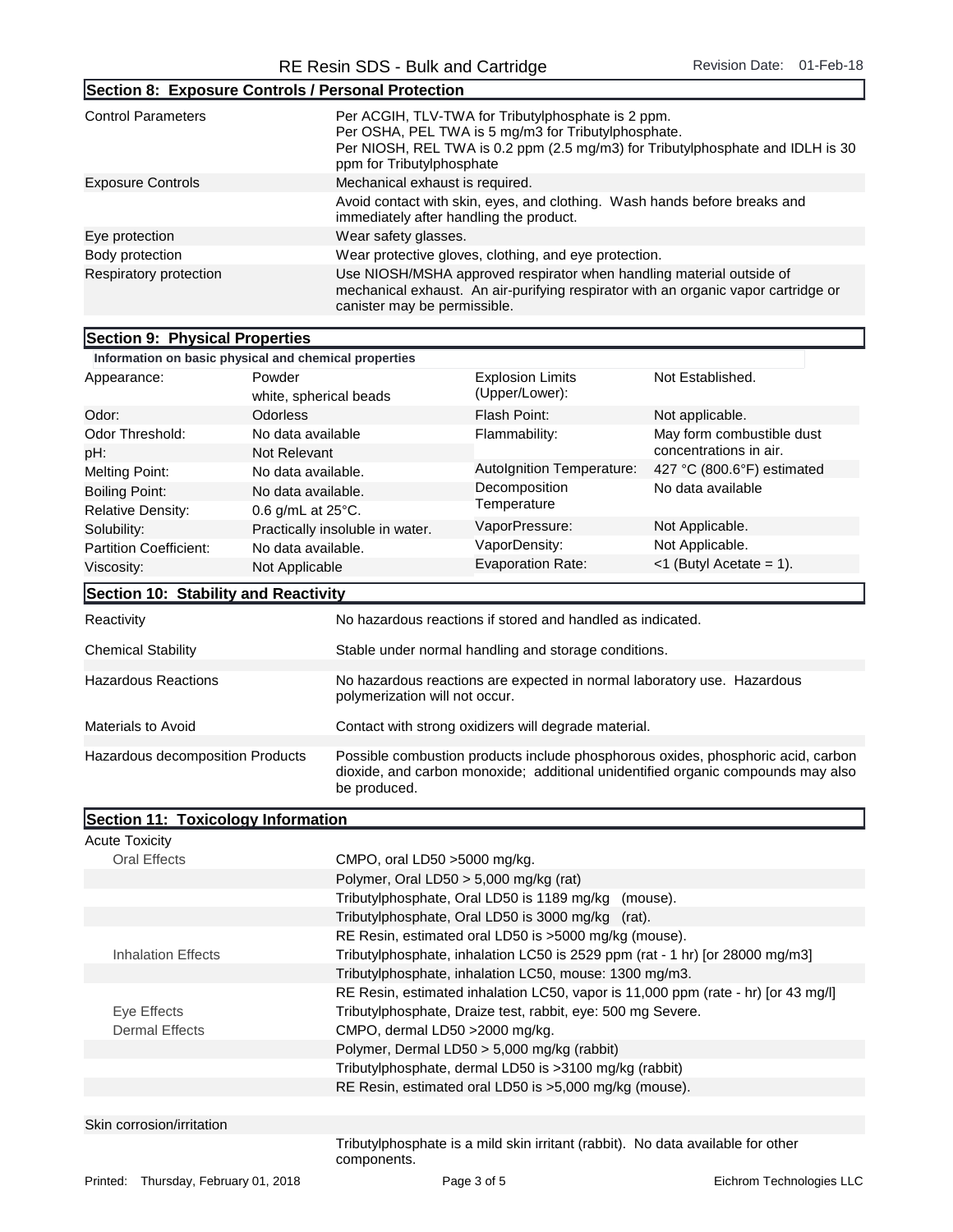|                                     | NE NUSILI SDS - DUIN AND CANNOYE                                                                                                                                 |  |
|-------------------------------------|------------------------------------------------------------------------------------------------------------------------------------------------------------------|--|
| Serious eye damage/irritation       |                                                                                                                                                                  |  |
|                                     | Tributylphosphate is a mild eye irritant (rabbit). No data available for other<br>components.                                                                    |  |
| Respiratory or skin sensitization   |                                                                                                                                                                  |  |
| <b>Germ Cell Mutagenicity</b>       | No data available regarding respiratory or skin sensitization effects of this product.                                                                           |  |
|                                     | No data available regarding mutagenic effects of this product.                                                                                                   |  |
| Carcinogenicity                     |                                                                                                                                                                  |  |
|                                     |                                                                                                                                                                  |  |
|                                     | No component of this product present at levels greater than or equal to 0.1% is<br>identified as a carcinogen or potential carcinogen by OSHA.                   |  |
|                                     | No component of this product present at levels greater than or equal to 0.1% is<br>identified as a known or anticipated carcinogen by NTP.                       |  |
|                                     | No component of this product present at levels greater than or equal to 0.1% is<br>identified as probable, possible, or confirmed human carcinogen by IARC.      |  |
|                                     | No specific data available for some components. Minimize direct exposure to<br>material.                                                                         |  |
|                                     | Tributylphosphate, Limited evidence of carcinogenicity in animal studies. (Rat, Oral,<br>Kidney, Ureter, Bladder: tumors; Mouse, Oral, Liver: tumors).           |  |
| <b>Reproductive Toxicity</b>        |                                                                                                                                                                  |  |
|                                     | No data available regarding reproductive effects of this product.                                                                                                |  |
| Specific Target Organ Toxicity      |                                                                                                                                                                  |  |
| Single Exposure                     | No data available regarding specific target organ toxicity single exposure.                                                                                      |  |
| <b>Repeated Exposure</b>            | No data available regarding specific target organ toxicity repeated exposure.                                                                                    |  |
| <b>Aspiration Hazard</b>            | No data available regarding aspiration hazards associated with this product.                                                                                     |  |
|                                     |                                                                                                                                                                  |  |
| Section 12: Ecological Information  |                                                                                                                                                                  |  |
|                                     | No data are available on the adverse effects of this material on the environment.                                                                                |  |
| <b>Aquatic Toxicity</b>             |                                                                                                                                                                  |  |
| Acute Toxicity to fish              | Tributylphosphate - LC50, Carassius auratus (goldfish) - 8.8 mg/l - 96 hr                                                                                        |  |
|                                     | RE Resin - Estimated LC50, Carassius auratus (goldfish) - 38 mg/l - 96 hr                                                                                        |  |
|                                     | Acute Toxicity to aquatic invertebrates Tributylphosphate - EC50, Daphnia magna (water flea) - 3.6 mg/l - 48 hr                                                  |  |
|                                     | RE Resin - Estimated EC50, Daphnia magna (water flea) - 16 mg/l - 48 hr                                                                                          |  |
| Acute toxicity to aquatic plants    | Tributylphosphate - EC50, Desmodesmus subspicatus (green algae) - 1.1 mg/l - 72<br>hr                                                                            |  |
|                                     | RE Resin - Estimated EC50, Desmodesmus subspicatus (green algae) - 4.7 mg/l -<br>72 hr                                                                           |  |
| Persistance and degradability       |                                                                                                                                                                  |  |
| Biodegradability                    | Tributylphosphate - aerobic biodegradability - exposure time 28 d, 89% - readily<br>biodegradable.                                                               |  |
| Bioaccumulative potential           |                                                                                                                                                                  |  |
| Mobility in Soil                    | No data are available for mobility in soil.                                                                                                                      |  |
| PBT/vPvB assessment                 | PBT/vPvB assessment not available as chemical safety assessment not<br>required/not conducted.                                                                   |  |
| Other                               | An environmental hazard cannot be excluded in the event of unprofessional<br>handling or disposal. Very toxic to aquatic life with long lasting effects.         |  |
| Section 13: Disposal Considerations |                                                                                                                                                                  |  |
| General                             | Dispose of contents/container in accordance with federal, state, and local<br>regulations.                                                                       |  |
| Unused:                             | Bury resin in licensed landfill or burn in approved incinerator equipped with an<br>afterburner and scrubber according to local, state, and federal regulations. |  |
| Used:                               | For resin contaminated with hazardous materials, dispose of mixture as hazardous<br>material according to local, state, and federal regulations.                 |  |

## Section 14: Transport Information